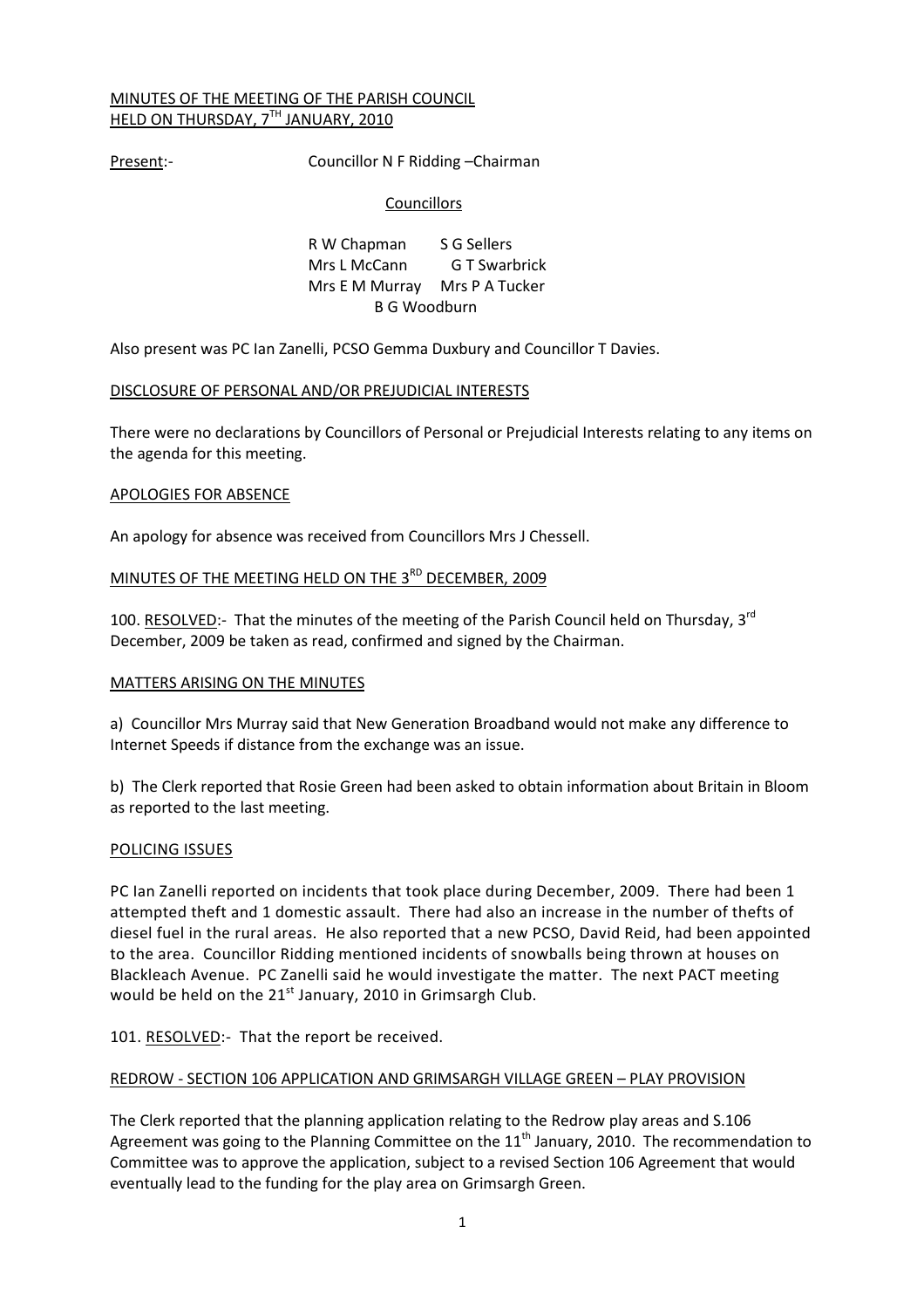Councillor Davies then asked why the Parish Council had agreed to the sale of public land to private individuals. The Clerk said that the land in question was not owned by the Parish Council and was currently private land in that it was still owned by Redrow. The sale of this land had previously been accepted by the Parish Council as a means of resolving long standing problems relating to the area.

102. RESOLVED:- That the report be received.

TOWN AND COUNTRY PLANNING ACT, 1990

## a) Planning Applications

There was one application for consideration

006/2009/0860 Three Mile Cross Farm - Conversion of 2 no barns to Conference Facility, and Longridge Road kitchen 9 no en-suite bedsits with shared lounge and Grimsargh including car parking and modification of condition no.2 attached to permission 006/2005/0755 to extend permitted occupancy from 14 to 30 nights

The Clerk presented brief details of the application. The 2 barns required more work that had been originally envisaged and the opportunity was therefore taken to apply to amend the internal layouts and also to extend the occupancy period to enable guests to stay for up to 30 days.

103. RESOLVED:- That no observations be offered in respect of planning application 006/2009/0860.

## b) Silver Birches, Whittingham Lane

The Clerk reported that application 006/2009/0088, Silver Birches, Whittingham Lane, had been approved in outline for 5 dwellings. The Planning Officer would be asked whether a reduction to 4 dwellings, as previously indicated, had been considered and, if so, the reason why it had not been approved.

104. RESOLVED:- That The Planning Officer be asked whether a reduction to 4 dwellings, as previously indicated, had been considered and, if so, the reason why it had not been approved..

## c) Affordable Housing

Councillor Davies reported that the Scrutiny Committee would be considering a report about Affordable Housing in the Rural Areas and a site of 1.5 hectares for 30 dwellings had been identified in Grimsargh, but could not be made public because of contractual confidentiality. The Parish Council was concerned about this report having been previously given an assurance that there was to be no more major development in Grimsargh. Also, there had been no contact with the Parish Council prior to the report being submitted.

105. RESOLVED:- a) That further information be sought from Preston City Council in regard to the Scrutiny Committee report on Affordable Housing in Rural Areas; and

 b) That Councillor Davies be asked to raise the Parish Council's concerns on this matter, as now reported, to the meeting of the Preston Council Scrutiny Committee.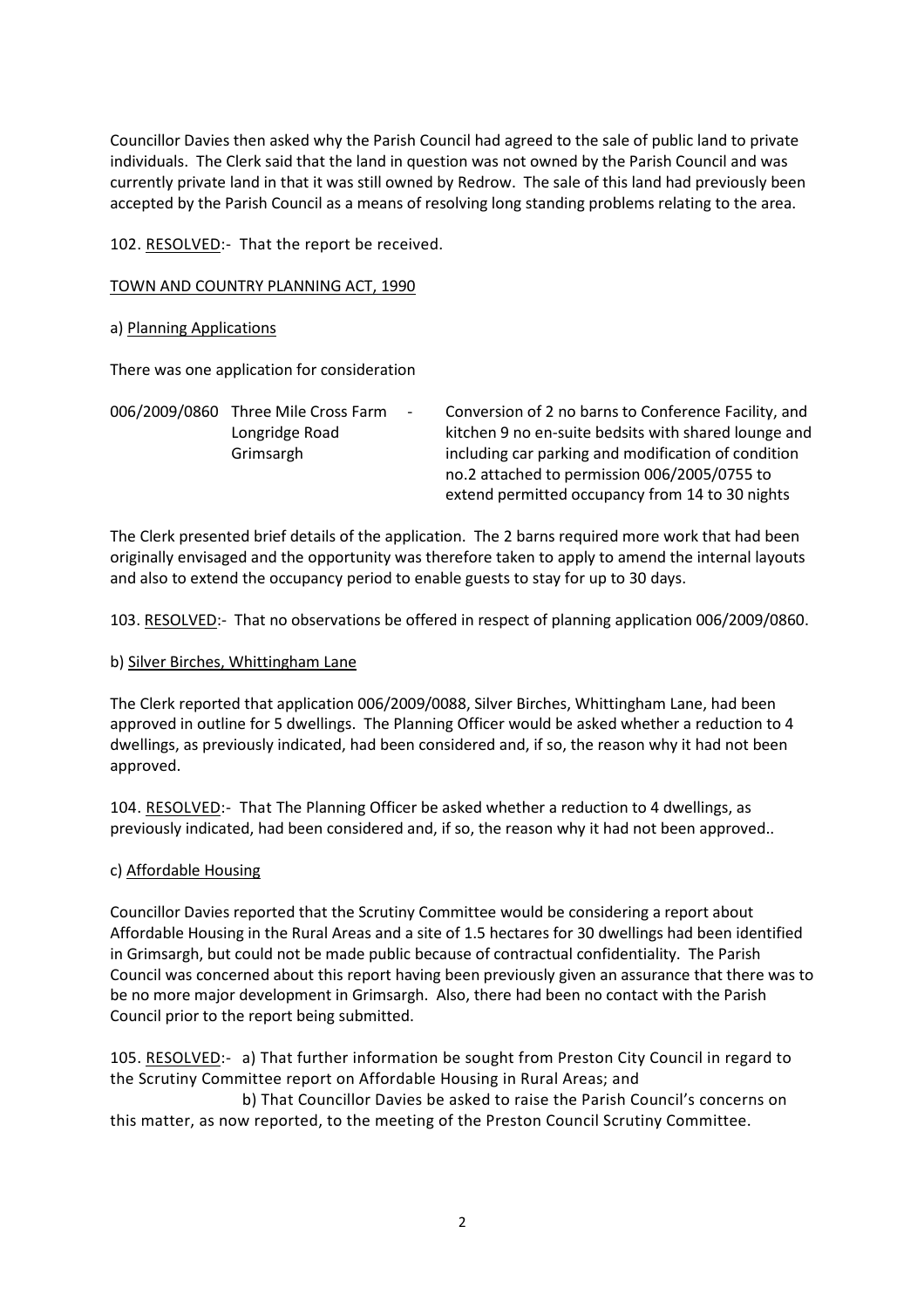# LANCASHIRE COUNTY COUNCIL "STREETSCENE" SERVICES PROTOCOL

A report was presented which outlined the process for Parish Councils to propose local delivery arrangements for the delivery of Lancashire County Council's Streetscene Services. It was felt that the Parish Council did not have the expertise for the majority of LCC services that were available. It also appeared that most of the areas of work dealt with by the LCC under this project in Grimsargh were too small to be effective, i.e. grass cutting which related only to small lengths of highway verge.

106. RESOLVED:- That the Lancashire County Council be informed that the Parish Council did not wish to take up any of the areas in the LCC Streetscene Delegated Services Protocol.

# QUALITY PARISH COUNCILS

# a) Community Engagement Sub-Group

A report from the Community Engagement Sub-Group was presented. (A copy of the report is contained in the Minute Book). The report included suggested Terms of Reference of the Sub Group, which were:-

- 1. To devise an outline Communication Strategy for approval by the Grimsargh Parish Council which will meet the criteria laid out in the 'Guide to becoming a Quality Council'
- 2. To make recommendations to Grimsargh Parish Council regarding ongoing Community Engagement (as recommended in the 'Guide to becoming a Quality Council').

The Group also recommended:-

i) the proposed use of the free web hosting service offered by Preston City Council; and ii) the initial content for the website; and

iii) to identify and prioritise opportunities for improving community engagement in Grimsargh and to ensure that the Grimsargh community is fully aware of the work of the Parish Council.

107. RESOLVED:- That the report of the Community Engagement Sub-Group as now presented and the recommendations contained therein and summarised above be approved.

# b) Minutes Sub-Group

Councillor R W Chapman reported that he would be convening a meeting of the Minutes Sub-Group within the near future.

# c) Quality Parish Councils

Councillors were asked to ensure that the Quality Parish Councils booklet was circulated a quickly as possible in order that everybody had an opportunity to read it before any further discussions could take place.

## PARKING ON PRESTON ROAD

The Clerk report on the outcome of a meeting he had attended with Mr Paul Dunne (LCC), Councillor T Davies and Mr R A Harty to discuss parking proposals to the front of Grimsargh Post Office and the Grimsargh Club. Mr Dunne had suggested two bollards between the flower bed outside the Post Office and the edge of the footway/carriageway and a single bollard 450 cm from the edge of footway opposite the fence line between the Post Office and the Club. These proposals had been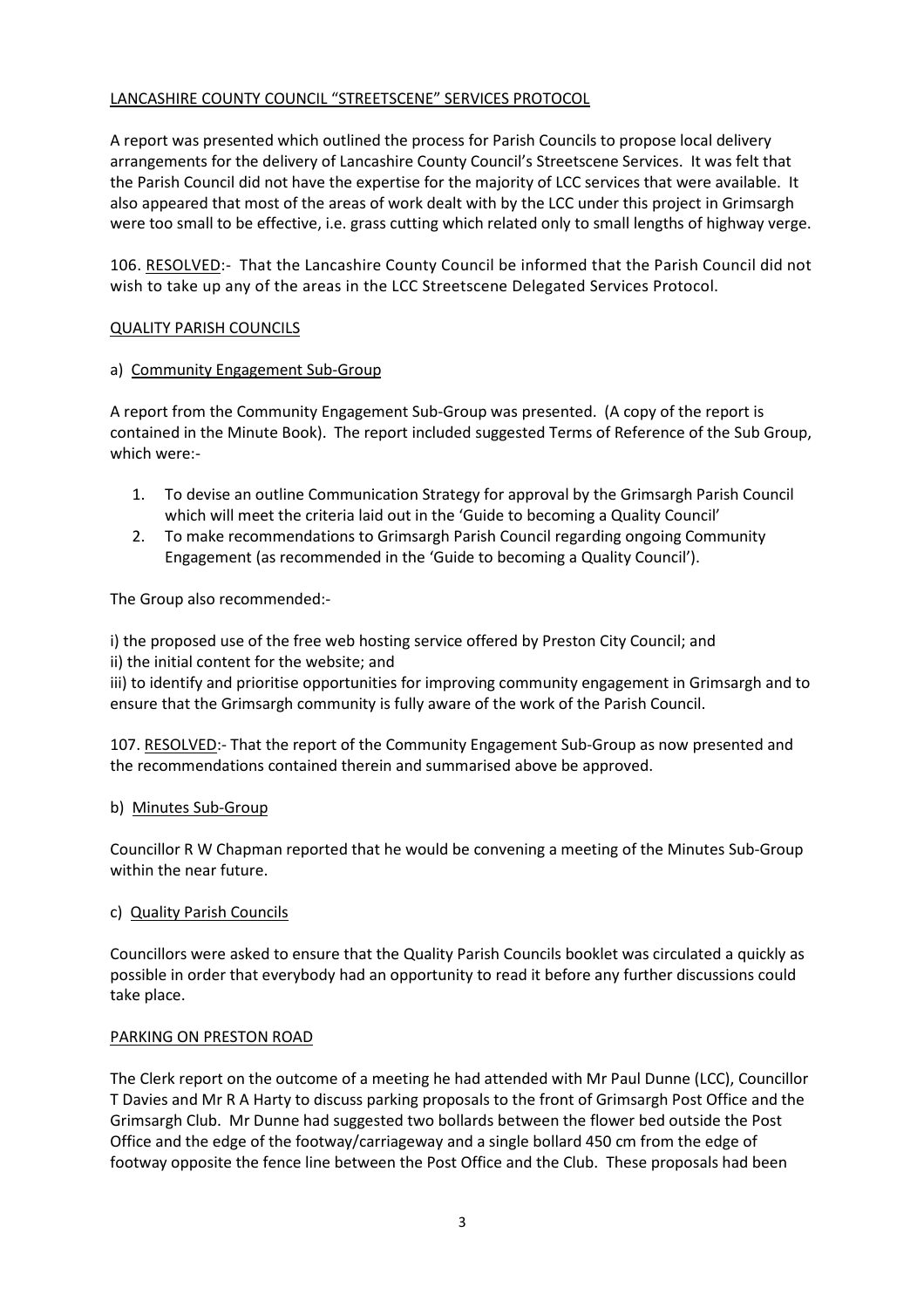accepted as being reasonable at the meeting and Mr Dunne agreed to arrange for the bollards to be erected in due course.

There was then a discussion about the correspondence with Councillor Davies that had been sent following the announcement he made in November, 2009 that bollards were to be installed in the

footway to the front of the Club. The Clerk explained the reasons why the letter had been sent to him. The general consensus was that the way Councillor Davies handled issues was felt to be inappropriate and that he should refer key issues to the Parish Council in the first instance

108. RESOLVED:- That the report be received.

#### BROADBAND

Councillor Mrs Tucker reported that an article had been included in the next issue of the Goosnargh and Grimsargh Guide asking for users to notify her of their Broadband speeds – a similar article was being also prepared for the next Newsletter. The view was expressed that there would probably be no improvement in Broadband Speeds when the upgrade took place and it was unlikely that properties in Elston Lane would be able to access Broadband.

109. RESOLVED:- That the report be received.

#### GRIMSARGH PARISH PLAN

110. RESOLVED:-It was agreed that the Clerk would prepare a list of recommendations from the Parish Plan to help with discussion on this item at the next meeting.

#### FRIENDS OF GRIMSARGH GREEN

Councillor Mrs Tucker briefly reported on the visit to the "Preston Friends of Parks" Groups at Avenham Park prior to Christmas, at the invitation of Preston City Council.

111. RESOLVED:- That the report be received.

#### PRESTON GUILD

It was noted that Preston City Council had an Information Pack available relating to the Preston Guild, 2012.

112. RESOLVED:- That Preston Guild, 2012 be discussed further when the Preston City Council Information Pack was available.

#### **NEWSLETTER**

The Clerk presented a Draft Newsletter for information and comment. There was still some space available and Councillors were asked to pass submit any items to the Clerk that they felt should be included.

113. RESOLVED:- That the report be received.

#### COMMUNITY PROJECTS

There was no report on this item.